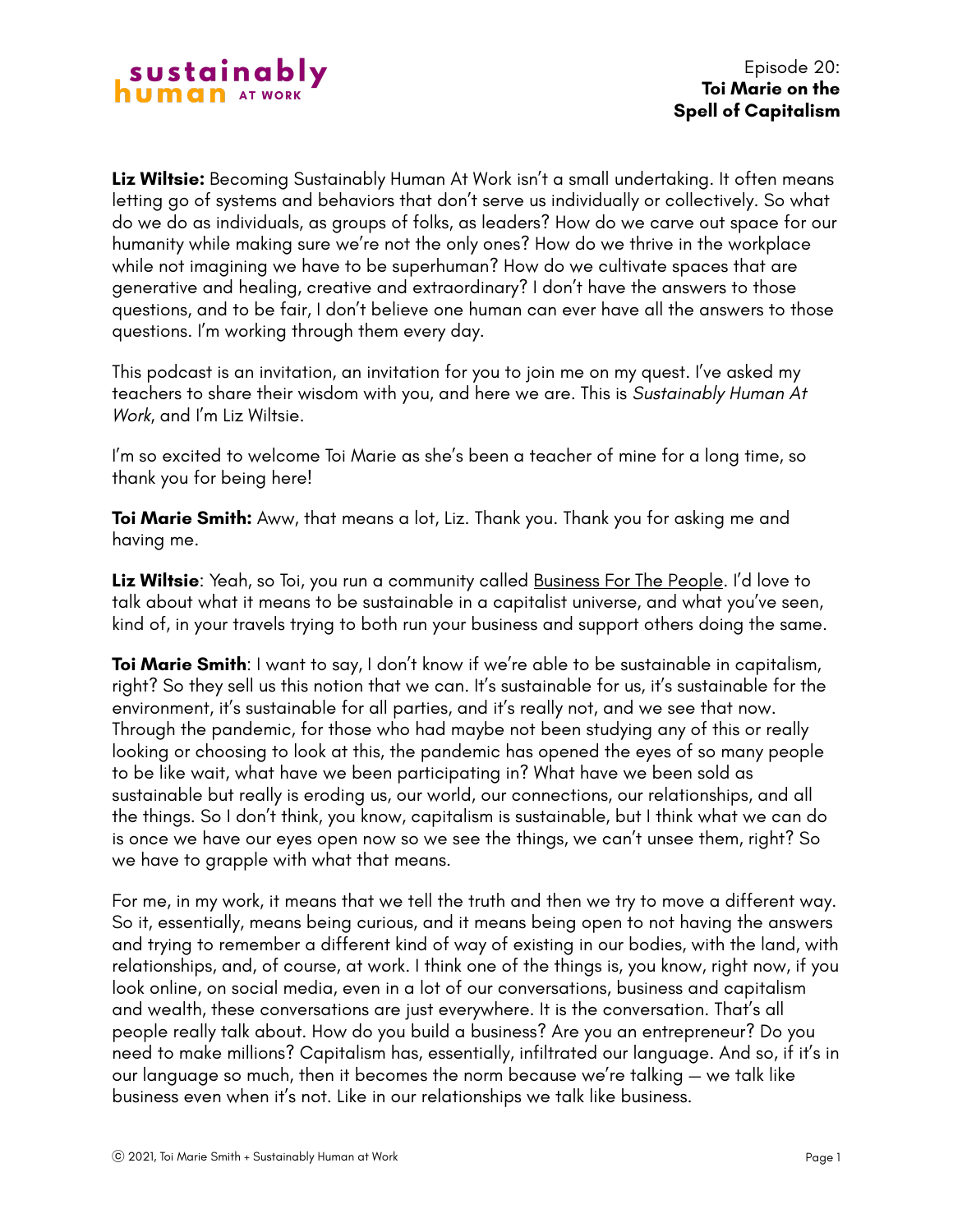

And so, in my work, even in Business For The People and in that space, what we try to do is bring the humanity back to everything. Like, what is at the root of us desiring to have this kind of offering or have this kind of work or this kind of business? What is it really trying to sustain or build? Are we building something because we financially need to be taken care of, or is it, in comparison, to what we've been sold as what we need to do, right? So have we been marketed to so much that we think we desire millions when we really don't? And so, we uncover and look at these questions and then look at what that intersection is and then how do we create and become that point?

## **Liz Wiltsie**: Mm-hmm. Yes! [Laughs]

# **Toi Marie Smith**: [Laughs]

**Liz Wiltsie**: So one of the things that I try to make sure we talk about is if someone comes to you and says, "Toi, capitalism just feels so big. It all feels so big." What are the first and I know you said, you know, we tell the truth, try to move, get curious. If someone were in just their regular life in their workplace, what would you say to them in terms of here's a little thing you can do or start doing that's just a little bit different?

**Toi Marie Smith**: That's such an amazing question, and I've actually been, like, thinking about this a lot because when you think about or hear "capitalism," people are like what does that word even mean? Especially now, because so many people are talking about it, but if you really are, like, an average person who isn't teaching about this or needing to learn about it, you just are trying to live, you're like what does that — it means nothing to me. But what I like to say is capitalism is more than an economics system, right? People just think that they don't need to know about it because it's something you learn in college and maybe you read a book about it, but essentially, capitalism is a practice. We practice capitalism every day, everywhere, in our bodies, in our relationships, in all of the things.

So I like to remind people that it's beyond an economics system, and so if you stop looking at it that way and start to look at it as a spell the we're under — and I want to credit my friend, [Jen Lemen,](https://www.instagram.com/jenlemen/) for always going back to reminding me that [capitalism is a spell](https://www.spellofcapitalism.com/) that we've been indoctrinated, assimilated, conditioned to believe is a way of being. So I always suggest people to just be curious around what are your capitalist practices right now that maybe are in your world right now? How do we navigate relationships? Are we only dating someone because they have money, right? Are we only taking jobs because they're gonna give us a level of success and then get us a class status? That falls into capitalism, right? How are we showing up in our families and our relationships. All of these things play into capitalism.

**Liz Wiltsie**: It feels like so often we're told that if we don't have the answer there's something wrong with us.

### **Toi Marie Smith**: Mm-hmm.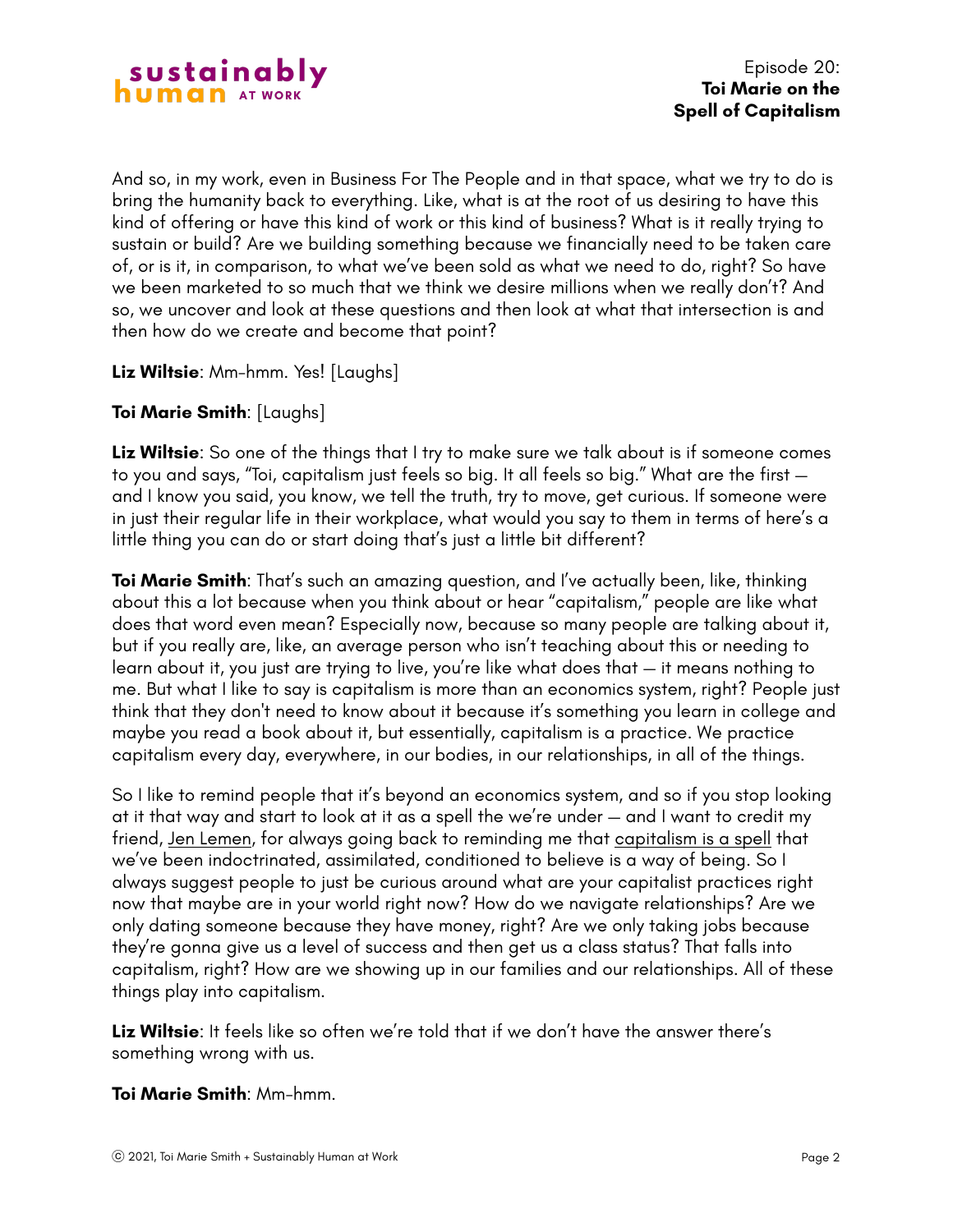

Episode 20: **Toi Marie on the Spell of Capitalism**

**Liz Wiltsie**: And so, like, that curiosity is something that we have to build access to, right?

#### **Toi Marie Smith**: Yes.

**Liz Wiltsie**: What helps you — I mean, because when you teach, you're like I am a perpetual learner. I am constantly learning these things. How do you, kind of, stay in that mind space?

**Toi Marie Smith**: Hmm, I think because I have seen the benefits of what learning and excavation have done for me, not just in my mind, but tangibly in my relationships. Like my relationship with myself, with my body, with how I mother, so I'm curious to interrogate, really, what I've been taught to believe as true. I think, if we think about critical thinkers of, like, not just taking things for face value, but really being like do I believe that thing? Does that really resonate, and is that true for me?

I think a lot of times, you know, we grow up a certain kind of way in a family in a location. So family, religion, our culture, really, has us believe one thing, and if you start to interrogate that, sometimes you can feel like oh, damn, I'm gonna lose everything because my world view is gonna shift. That can be scary. I will say that there's a level of severance that has to happen when you start unlearning so much of these things, right? You just start doing life differently. You start believing things differently. And so, for me, the learning has really helped me to be more in body and to withstand when there are certain severances that have to or have had to happen. It's not easy, and there is grief there. I think that some things that we don't see (like if you're scrolling on social media) around, like, you need to change your thoughts and believe these things, and that's hard, right? If that means you're gonna lose family, if that means you're gonna lose friends, you can't go to that place anymore. That is a whole identity shift.

And so, because I've been doing this for so long, like, just really unpacking what it means to be me, what it means to be in my intersection in this world, I have a capacity for it. But, honestly, you have to build up a capacity, and that's what the learning has been for me, to, like, read these books and then be in conversation with my beloveds and be like okay, all right, this is a new thought for me, are you still gonna love me and be with me? I think being able to find people who say yes to that, who are maybe on the same journey, has been helpful.

**Liz Wiltsie**: Mm-hmm. I have said to people that it really only takes one person to reflect back to you that they'll still love you if you go in a space. We think it's, like, 15, and it's not.

**Toi Marie Smith**: No. No, because who has time to have 15 deep relationships?

**Liz Wiltsie**: Oh, no. [Laughs]

**Toi Marie Smith**: No, we're talking too much. Can't do it. [Laughs]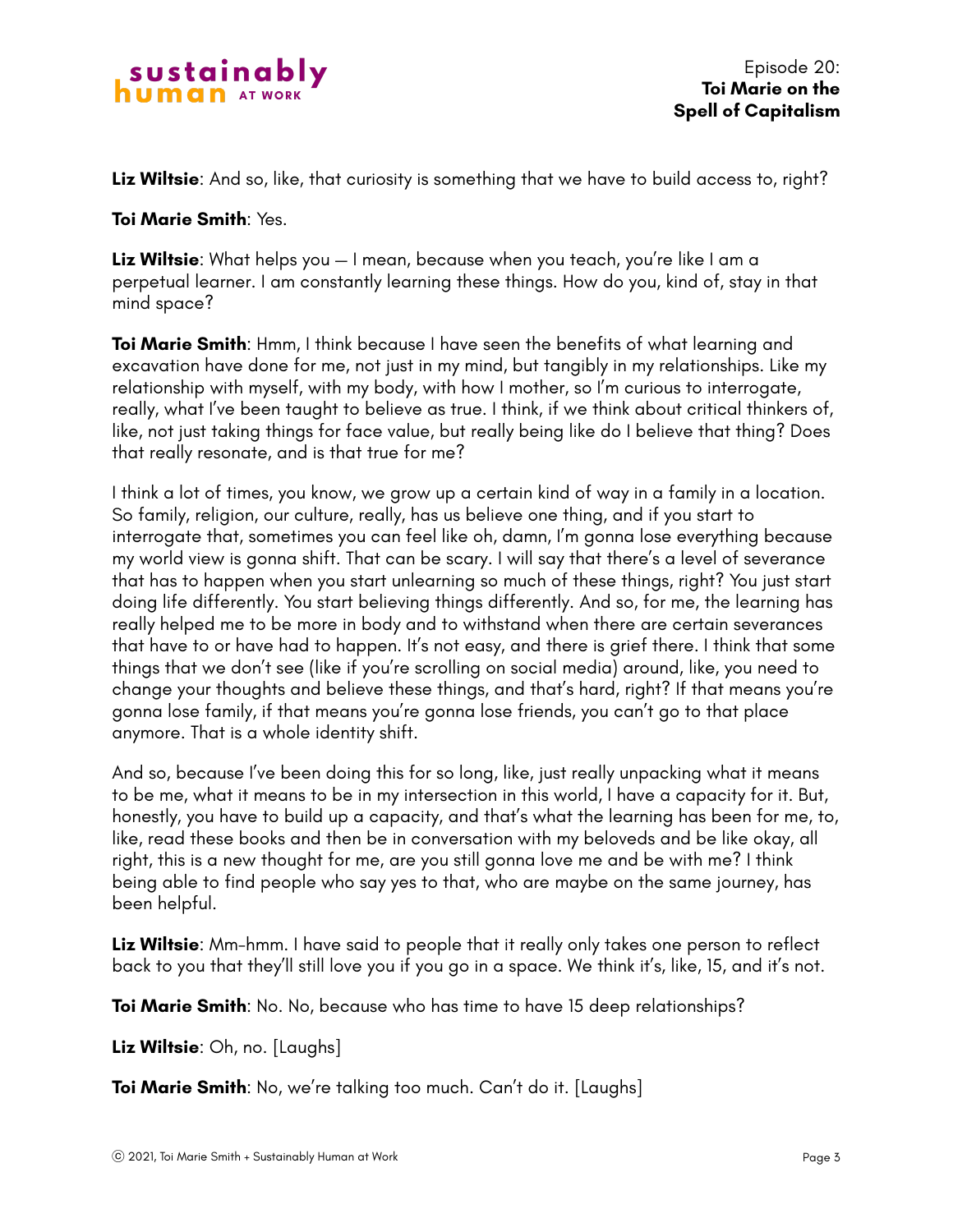

**Liz Wiltsie**: Well, and you and I were talking a little bit about the liberatory imagination. Do you want to say more about how that factors in for you?

**Toi Marie Smith**: Yeah, I want to credit [Sonya Renee Taylor b](https://www.sonyareneetaylor.com/)ecause I heard her say this on an IG live that she did a couple of weeks ago around things like, specifically, capitalism. We think it doesn't have a root or a beginning. We think that it's just existed, and this is the way it's always been. This is why history becomes hella important, because we can look back and track when things pivoted and when things shifted into this mode of being. And so, if we don't have the root, we're like there's no other way. We can't see another way, but if we can look back and be like what were they doing, how did they exist before this now, was it perfect? No, and I think that's the tricky part, not romanticizing how it was before, but looking back and being like okay, this was the journey. What here can we pull and take with us on this journey of, like, liberatory imagination, and when I'm speaking about that, I mean, how do we really get free? We're really in a war for our minds and our imagination and our consciousness. What we believe is really important, so being able to imagine and be curious is how we birth new worlds, then having people be like do you want to try this thing with me? Do you want to see if we can do it and collaborate? Then okay, this can be a small space of where we're seeing it possible. Then, we can move out and maybe invite more people in.

Essentially, that is what Business For The People is. It's a space for me to welcome in people who are questioning and being like all right, what's here, what's possible? Let's explore. So it's all about exploration, and kids — I have four boys — my sons are still really curious, and because they're not so much indoctrinated into capitalism, they're not working, they're not doing any of those things, we lose that. And so, I think it's a reclamation that we have to get to, to be curious and imagine.

**Liz Wiltsie**: Yeah, so my last question for you is what are you grappling with?

**Toi Marie Smith:** Oh, so many things. I think one of the real big things that I've been speaking to beloveds about is love inside of these systems and what it looks like when you have certain values, when you have certain perspectives, what does that mean in our love relationships, in our intimacy, and how much do we hold to our values when someone has different values than us and they're completely different from the perspectives that we have? Are we able to still be in love with them and love them deeply and have intimacy, or are we being hypocritical, and how much of that do we need to hold and navigate? I think, because there's such binary thinking. I'm pushing against that and trying to be like what does it look like to be in love and in relationships with my eyes wide open and knowing so much of what's possible with these systems.

### **Liz Wiltsie**: Yeah.

### **Toi Marie Smith**: Yeah.